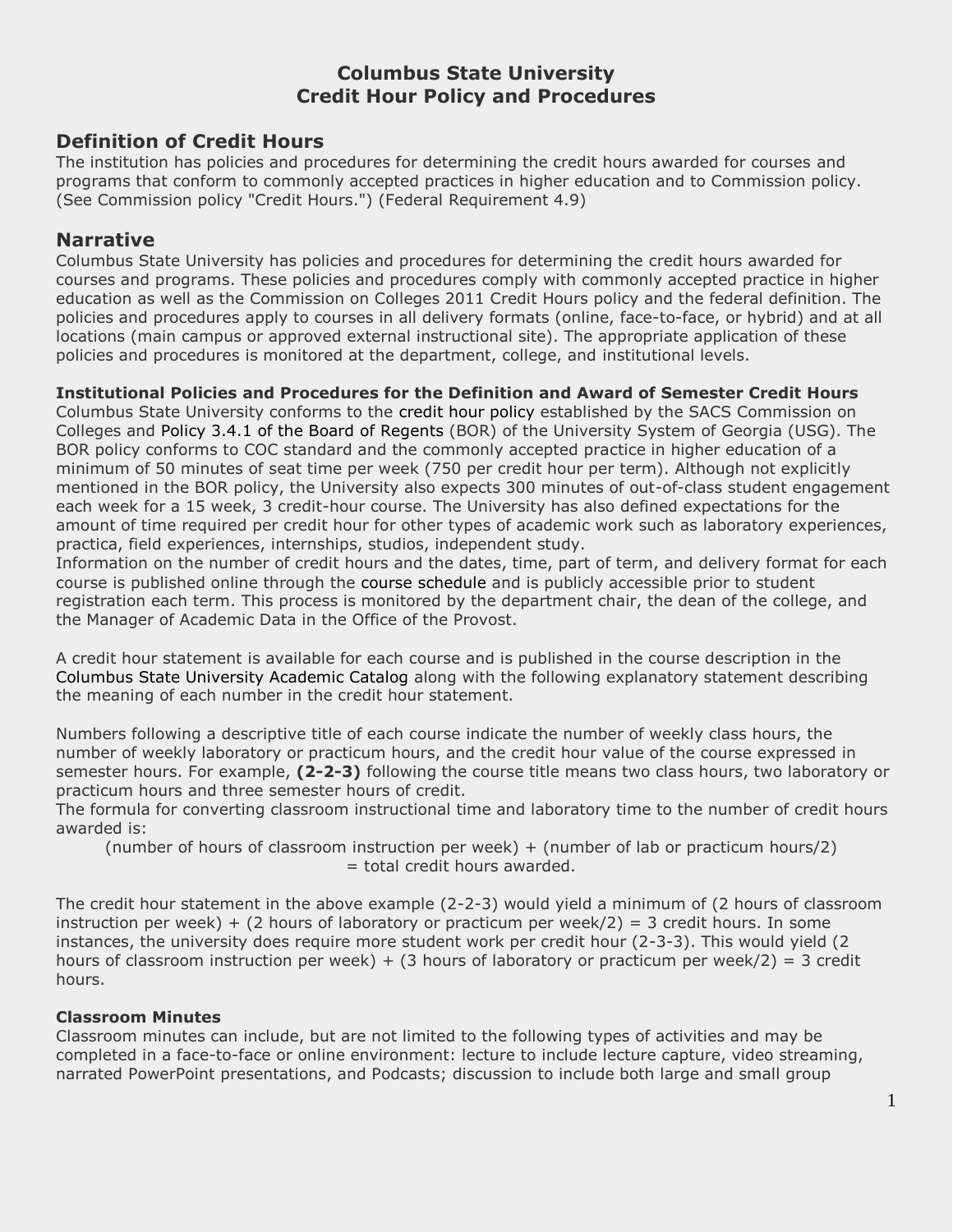formats, as well as discussion boards and chat; role play; modeling and simulation; student presentations or performances; and assessment.

# **Out-of-Class Student Academic Engagement Activities**

Out-of-class student academic engagement may include, but not be limited to, activities such as assigned readings; review of media clips, films, or dramatic productions; group projects; written assignments; quantitative problem-solving; interviews; research; preparation for individual presentations; vocal or instrumental practice; theatrical rehearsal; creation of studio art; creation of lesson plans; portfolio development; critiques; development of electronic media or web pages; and problem-solving activities.

## **Justification of Reasonable Equivalencies for Credit Hour Awards across Various Modes of Delivery**

## Face-to-Face Courses

Courses delivered in the face-to-face format require a minimum of 750 classroom minutes and 1,500 outof-class student academic engagement per credit hour for a total of 2,250 minutes of expected student academic engagement per credit hour for course completion with a passing grade. The minimum number of minutes required for classroom and for out-class academic engagement for 2 and 3 credit hours in a face-to-face course are identified below in Table 1.

## Laboratory Courses

Laboratory courses require a minimum of 1,500 classroom minutes and 750 out-of-class student academic engagement per credit hour for a total of 2,250 minutes of expected student academic engagement per credit hour for course completion with a passing grade. The minimum number of classroom and out-class academic engagement for 2 and 3 credit hours in a laboratory course are identified below in Table 1.

| Type of Course<br>Delivery by<br>Credit Hours,<br>Class Meetings,<br>and Term<br>Length |                                                                                          | <b>Standard Total</b><br>Number of Classroom<br>Minutes scheduled per<br>credit hour per term |         | Minimum total number<br>of minutes of out-of-<br>class student academic<br>engagement expected<br>per credit hour for that<br>type of course |               |         | Total minutes per<br>credit hour of expected<br>student academic<br>engagement for course<br>completion with a<br>passing grade |         |         |
|-----------------------------------------------------------------------------------------|------------------------------------------------------------------------------------------|-----------------------------------------------------------------------------------------------|---------|----------------------------------------------------------------------------------------------------------------------------------------------|---------------|---------|---------------------------------------------------------------------------------------------------------------------------------|---------|---------|
| Face-to-Face                                                                            |                                                                                          |                                                                                               | 3       |                                                                                                                                              | $\mathcal{L}$ | 3       |                                                                                                                                 |         | 3       |
|                                                                                         | credit                                                                                   | credits                                                                                       | credits | credit                                                                                                                                       | credits       | credits | credit                                                                                                                          | credits | credits |
| Lecture hour                                                                            | 750                                                                                      | 1500                                                                                          | 2250    | 1500                                                                                                                                         | 3000          | 4500    | 2250                                                                                                                            | 4500    | 6750    |
| Class meetings                                                                          | Courses typically meet 1-3 times per week with the total minutes equally<br>distributed. |                                                                                               |         |                                                                                                                                              |               |         |                                                                                                                                 |         |         |
| Lab hour                                                                                | 1500                                                                                     | 3000                                                                                          | 4500    | 750                                                                                                                                          | 1500          | 2250    | 2250                                                                                                                            | 4500    | 6750    |
| <b>Class Meetings</b>                                                                   | Courses typically meet 1-3 times per week with the total minutes equally<br>distributed. |                                                                                               |         |                                                                                                                                              |               |         |                                                                                                                                 |         |         |

## **Table 1: Credit Hours for Face-to-face and Laboratory Courses**

#### Online Courses:

Online courses must also meet the equivalent of 750 minutes of instruction for each credit hour awarded. Syllabi for online courses are constructed carefully by faculty members and are reviewed by the appropriate department chair to ensure that the rigor of the course and the student learning outcomes are equivalent to those in sections of the same course offered in the traditional classroom setting.

#### Hybrid/Reduced Seat Time Courses:

Hybrid/ Reduced Seat Time: Courses that combine the face-to-face classroom experience with online learning conform to the minimum number of minutes of classroom time and out-of-class student academic engagement per credit hour. These courses have the same student learning outcomes and comparable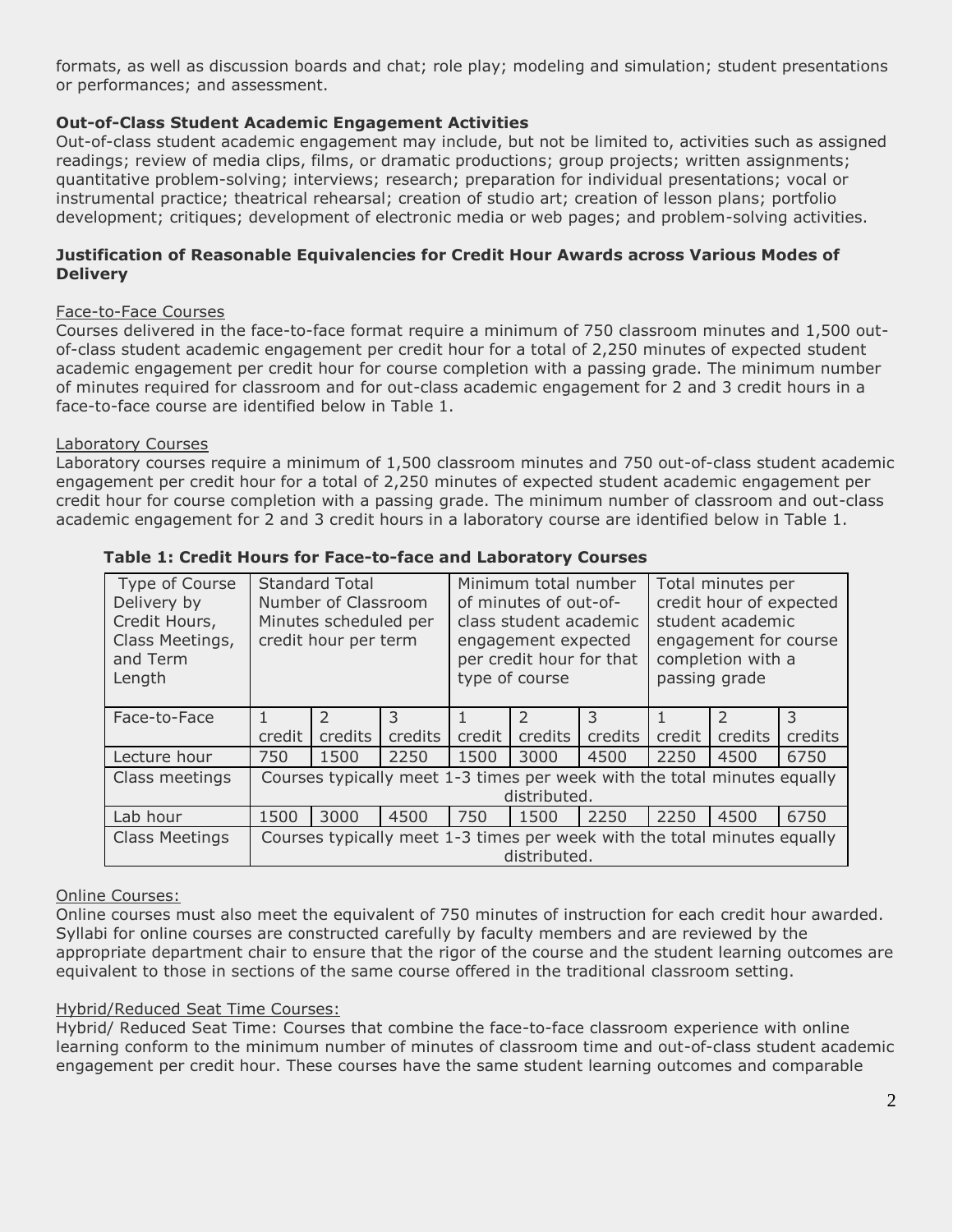course requirements as face-to-face courses. In these situations, students have reduced seat time to meet the online course requirements. Seat time is reduced by the stated percentage (33%, 50%, 75%, etc.) while online course work is increased by that same percentage as noted in Table 2 below.

| Face-to-Face             | <b>Standard Total</b><br>Number of<br>Classroom<br><b>Minutes</b><br>scheduled per<br>credit hour per<br>week | <b>Standard Total</b><br>Number of<br>Classroom<br><b>Minutes</b><br>scheduled per<br>credit hour per<br>term | Minimum total<br>number of<br>minutes of out-of-<br>class student<br>academic<br>engagement<br>expected per<br>credit hour for<br>that type of<br>course | Total minutes per credit<br>hour of expected<br>student academic<br>engagement for course<br>completion with a<br>passing grade |
|--------------------------|---------------------------------------------------------------------------------------------------------------|---------------------------------------------------------------------------------------------------------------|----------------------------------------------------------------------------------------------------------------------------------------------------------|---------------------------------------------------------------------------------------------------------------------------------|
| Lecture hour             | 150                                                                                                           | 2250                                                                                                          | 4500                                                                                                                                                     | 6750                                                                                                                            |
| 33% reduced<br>seat time | 100                                                                                                           | 1500                                                                                                          | 5250                                                                                                                                                     | 6750                                                                                                                            |
| 50% reduced seat<br>time | 75                                                                                                            | 1125                                                                                                          | 5625                                                                                                                                                     | 6750                                                                                                                            |
| 75% reduced seat<br>time | 37.5                                                                                                          | 562.5                                                                                                         | 6187.5                                                                                                                                                   | 6750                                                                                                                            |

**Table 2: 33% reduced seat time for a hybrid 3 credit hour course**

# **Justification of Reasonable Equivalencies for Credit Hour Awards across Various Locations**

Courses delivered in a face-to-face setting (main campus or approved external instructional site) require a minimum of 750 minutes of classroom minutes and 1500 minutes of out-of-class student academic engagement for each hour of credit awarded. In Spring 2013, a section of ENGL 1102: English Composition 2 might be scheduled on Monday/Wednesday/Friday from 8:00-8:50 a.m. on main campus or while another section of the same course might be scheduled on Tuesday/Thursday from 7:30-8:45 p.m. at the Fort Benning instructional site. Both courses require the same number of minutes for out-of-class student academic engagement as well as the same number of classroom minutes per week.

# **Justification of Reasonable Equivalencies for Credit Hour Awards by Term Length**

Columbus State University uses multiple parts of term, multiple delivery methods (online, face-to-face, and hybrid), and multiple instructional sites. The number of credit hours assigned, the allotted instructional time, and the student learning outcomes are monitored at departmental, college, and institutional levels to maintain equivalency to traditional courses taught on the main campus. CSU utilizes a variety of parts of term to meet diverse student scheduling needs. These include:

- Regular term: 15 weeks (Inclusive of Finals)
- 2/3 term: 10 weeks
- Half term: 8 weeks
- $\bullet$  1/3 term: 5 weeks
- 1 week: 5 days

The Dates of Academic Terms are published on the CSU website by the Office of the Registrar. Regardless of the part of term used, the total number of minutes required is equal to that required of a 15 week course, but is divided over a shorter period of time.

In order to meet USG and SACSCOC requirements for class meeting time, the time designated as the final exam period for each course is included in the total meeting minutes for the course. Therefore, all courses must include activities consistent with the "Classroom Minutes" section of this document during the final exam period.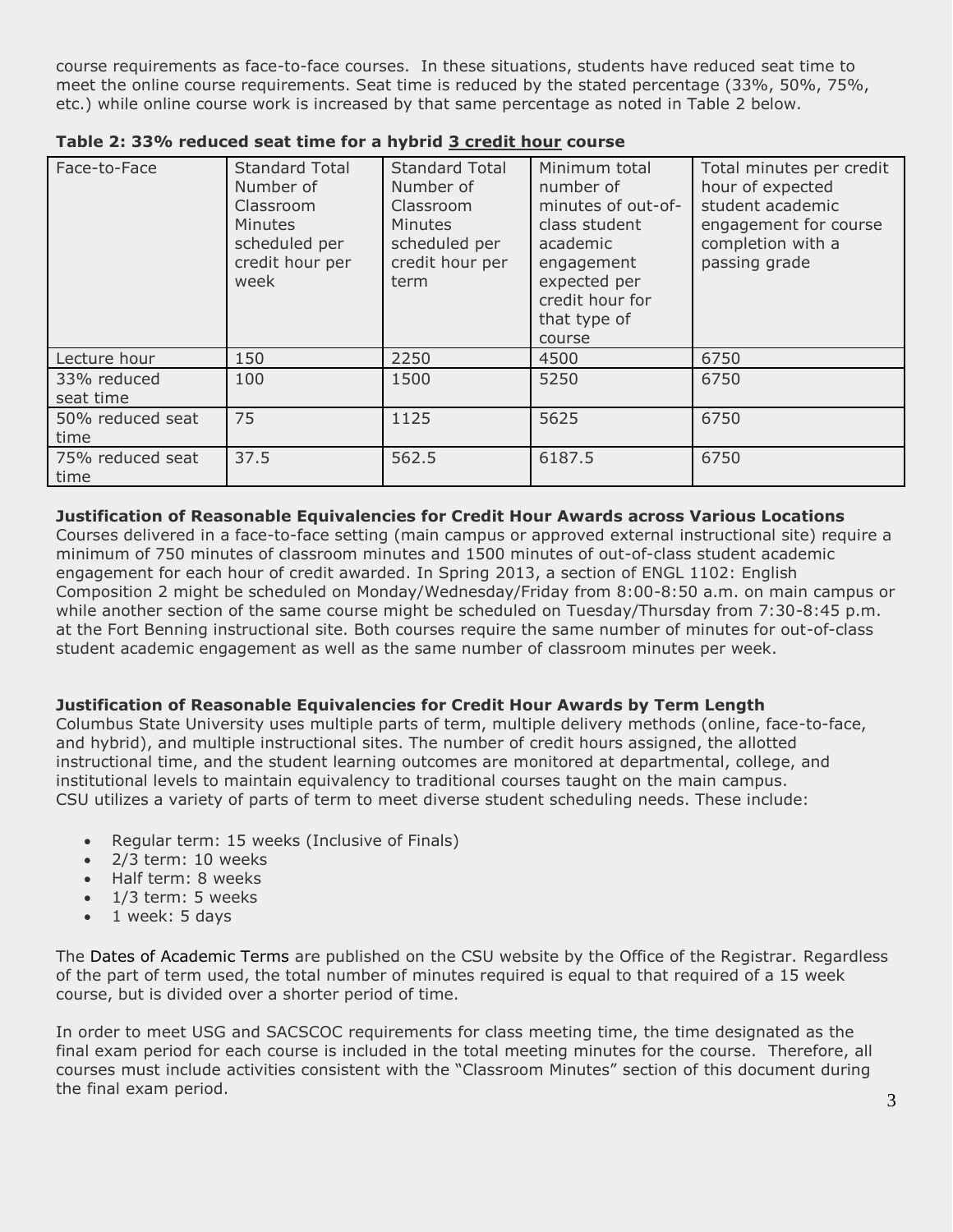# **Justification of Reasonable Equivalencies for Credit Hour Awards by Course Type**

Internship: There is great variability in the handling of internship courses, as the requirements for hours and amount of outside work are dependent on the discipline. Examples include the following:

ITDS 4698: Internship (Bachelor of Arts in Liberal Arts) is worth 3 credit hours requiring 9 hours per week for a total of 135 hours across 15 weeks. This is equal to 6750 minutes of lab/internship work and assumes that all required work may be completed during internship hours.

EXSC 4698: Internship (Bachelor of Science in Exercise Science) is worth 12 credit hours requiring 24 hours of work per week for 15 weeks (total of 1500 minutes per credit hour). This is consistent with the lab hour policy in Table 1.

COUN 6697: Internship in School Counseling (Master of Education in School Counseling) is a 3 semester hour course that is taken for two semesters (6 total credit hours earned). Each semester the course requires 300 hours of internship in the counseling setting divided over the 15 weeks of each semester (20 hours per week). This requirement is in accordance with the accreditation standards established by the Council for Accreditation of Counseling and Related-Educational Programs.

Studio art courses typically follow the formula for lab hours. (See Table 1.)

Field experiences in teaching typically follow the formula for lab hours. That is, per credit hour, the students meet 100 minutes and have approximately 750 minutes of out-of-class work, for a total of 2250 minutes. The University System of Georgia requires one year (commonly interpreted as 900 hours of work with students) prior to teacher certification of which CSU students obtain approximately 300 hours in field experiences and 600 hours in student teaching.

Field Experiences in counseling programs follow Council for Accreditation of Counseling and Related Educational Programs standards, requiring a total of 700 hours of field work. These are divided between practicum (100 hours for 3 hours credit) and internship (2 courses, 3 credit hours each, 300 hours each). This is consistent with practice in other counseling programs.

Student Teaching/Clinical Practice requires that students work full-time, 5 days/week, for 15 weeks. Student teachers receive 10 credit hours. This is consistent with common practice in education and meets NCATE standards and the Board of Regents' requirement.

Clinical Practice in nursing is associated with specific courses; the number of hours per credit hour exceeds those stated in Table 1 for lab courses (typically 3 lab hours = 1 credit hour). The total number of clinical hours, 795, is within the range of other nursing programs within the state (range of 720 -900), making it consistent with common practice in Georgia.

Thesis work is accomplished through varying means depending on the discipline. It may be provided through variable-credit research (1-9 hours) and a 0-credit thesis defense or through a 3-credit, directed study thesis option. For one credit hour of thesis work, it is expected that students will spend approximately 150 minutes per week or a total of 2250 minutes in some combination of meeting with the advisor and/or committee and doing independent research.

Dissertation work is valued at 3 semester hours; students enroll three semesters (9 hours) and receive no grade until the dissertation has been completed. It is expected that students will spend approximately 450 minutes per week or a total of 6750 minutes in some combination of meeting with the advisor and/or committee and doing independent research (to include data collection and analysis, conducting a literature review, writing and editing, and similar tasks).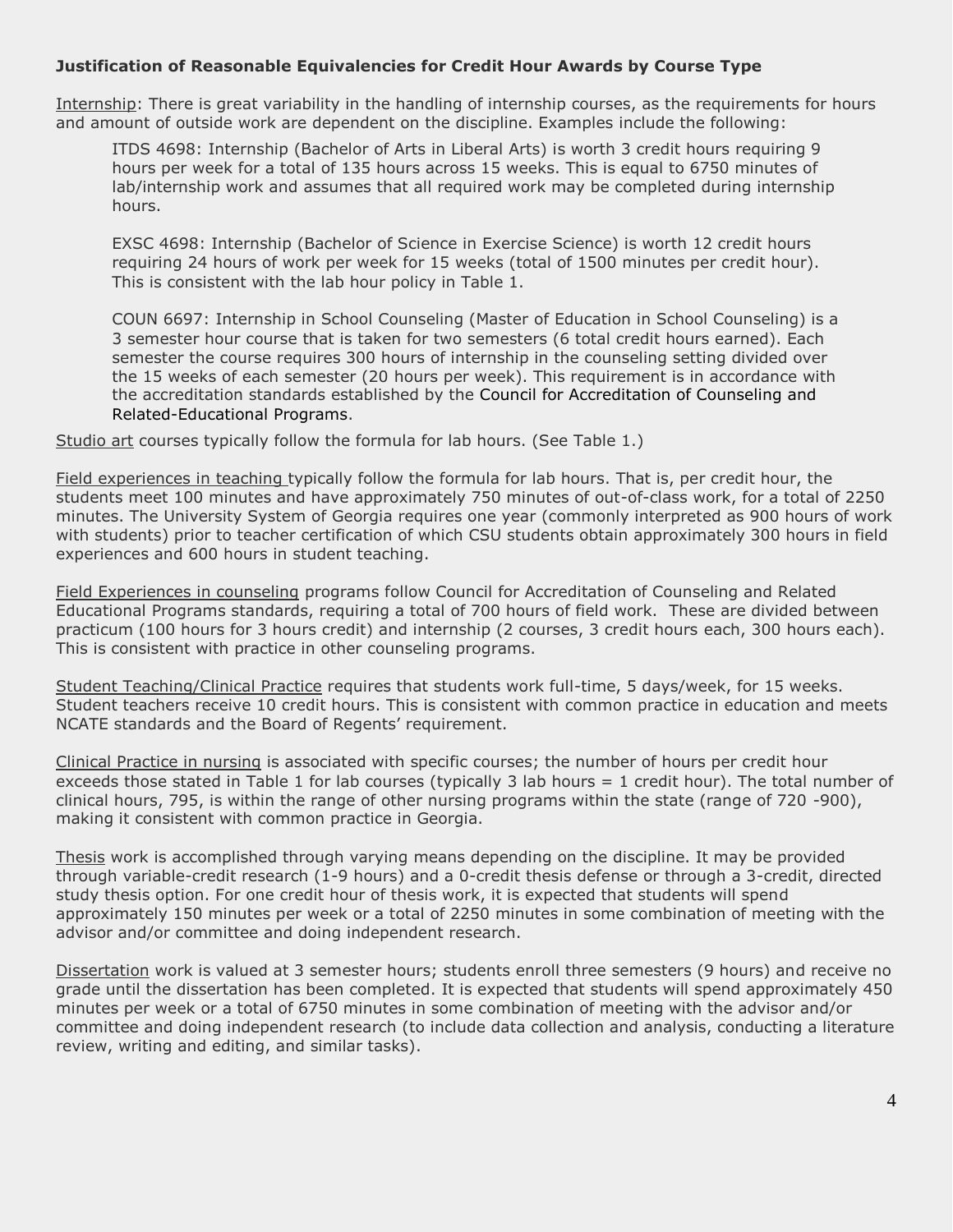Applied Music courses require that students spend one hour per week in private instruction, 1-2 hours in a group class with other students of the studio, and 6-12 hours practicing their instrument per credit hour awarded. Two or three credit hour sections require, in addition, a larger and more advanced repertoire and correspondingly more practice.

Study Abroad courses combine faculty-led field experiences and classroom instruction. It is typical to replace up to half the classroom hours with field experience (at least two hours experience for every hour in class). In addition, students spend at least one hour per week per credit hour in non-classroom and non-field activities. (Per credit hour: class =  $375$  minutes; field =  $750$  minutes; other =  $1125$ ; Total = 2250 minutes)

Independent Study courses are typically worth 1-3 credits with time distributed between independent reading, meetings with the instructor, written assignments, research, presentations, and other activities as appropriate for the academic discipline and level of the course.

#### **Procedures for Ensuring Compliance with the CSU Credit Hour Policy**

As new courses are proposed, the credit hour statement and syllabus are reviewed and approved by members of the department, college, and university curriculum committees to ensure that the credit hour statement is appropriate and that the proposed student learning outcomes and course requirements appropriately reflect the amount of credit to be awarded for the course. These documents are archived in the University Curriculum Committee minutes.

Each course approved through the institutional curriculum process (i.e. departmental, college, and institutional approval) has a designated credit hour statement which is published in the CSU Academic Catalog. The credit hour statement reflects time required for course instruction (whether face-to-face or online) and laboratory or practicum experiences. Changes to the credit hour statement of a course must be approved through the institutional curriculum process.

Department chairs and deans monitor the development of the course schedule to ensure that each course complies with the credit hour policy. Online courses, or courses which have an online component with reduced seat time, are monitored by department chairs and deans to provide learning outcomes, course requirements, and substantive faculty-student interactions that are equivalent to the same course offered in a traditional face-to-face format.

#### **Policies and Procedures for Credit Hours Awarded for Programs**

Columbus State University also complies with Board of Regents policy regarding credit hours awarded for programs. The maximum number of credit hours that can be required for each level of degree program is determined by the Board of Regents of the University System of Georgia in accordance with national standards for degree program lengths. The University adheres to the Board of Regents policy regarding maximum number of credit hours allowable for undergraduate and graduate programs.

Associate of Arts and Associate of Science transfer degrees have a maximum of 60 semester hours (exclusive of physical education activity/basic health or orientation course hours that the institution may require) (USG Academic and Student Affairs Handbook, Section 2.3.5).

Absent the approval of the USG chief academic officer, no bachelor's degree program shall exceed one hundred and twenty (120) semester credit hours, exclusive of physical education activity/basic health or orientation course hours that the institution may require (BOR Minutes, 1980-81, p. 49; December, 1995, p. 47) (BOR Policy Manual, Section 3.8).

Absent the approval of the USG chief academic officer, no master's degree program shall exceed thirty-six (36) semester credit hours (BOR Minutes, 1953-54, pp. 51-52; 1953-54, pp. 220-221; December, 1995, p. 47) (BOR Policy Manual, Section 3.8).